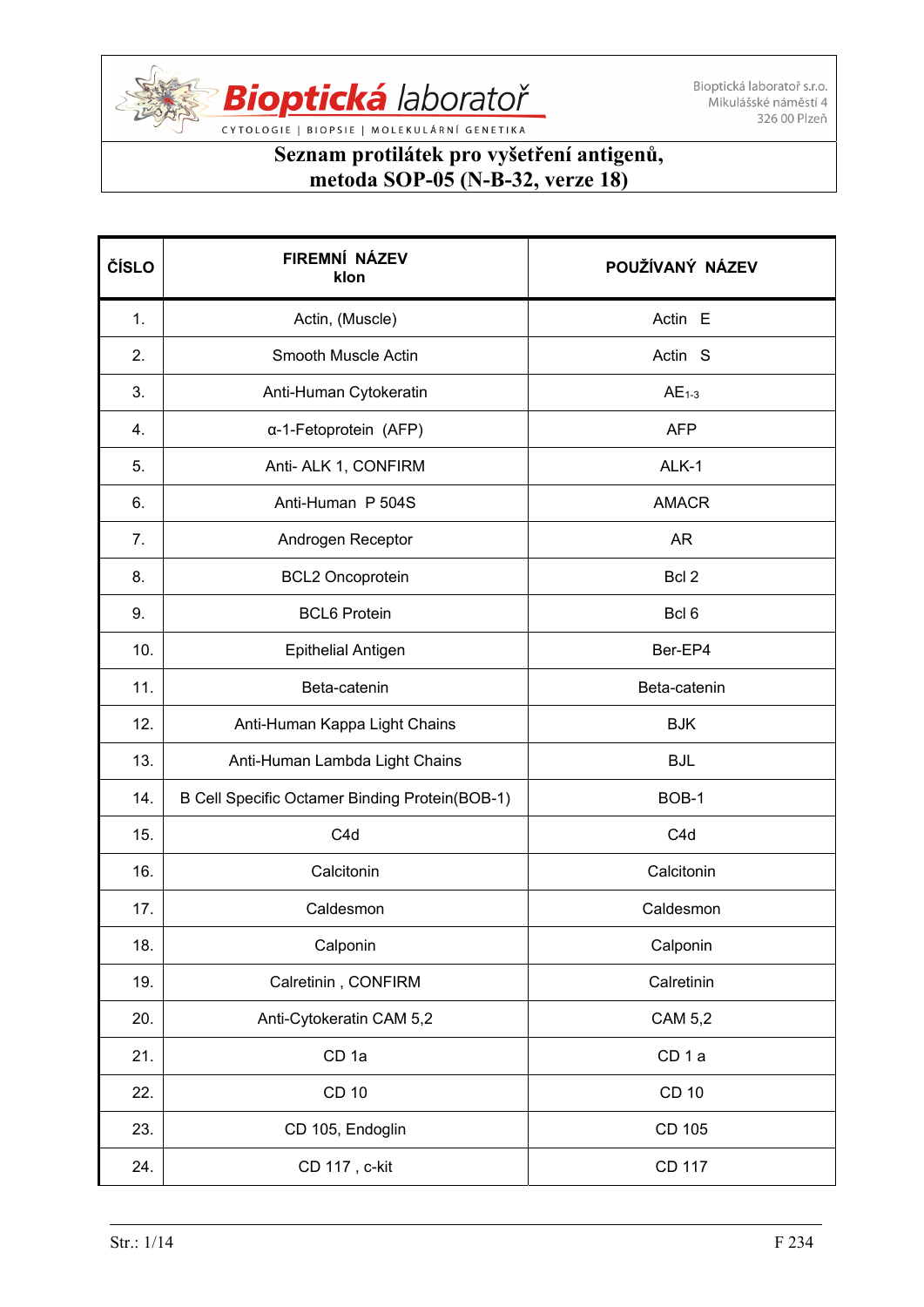

| ČÍSLO | FIREMNÍ NÁZEV<br>klon          | POUŽÍVANÝ NÁZEV |
|-------|--------------------------------|-----------------|
| 25.   | <b>CD 13</b>                   | <b>CD 13</b>    |
| 26.   | CD 138                         | CD 138          |
| 27.   | CD <sub>14</sub>               | <b>CD 14</b>    |
| 28.   | CD 15, CONFIRM                 | <b>CD 15</b>    |
| 29.   | <b>CD 16</b>                   | <b>CD 16</b>    |
| 30.   | CD 163                         | CD 163          |
| 31.   | CD <sub>2</sub>                | CD <sub>2</sub> |
| 32.   | CD20, CONFIRM                  | CD 20 (L26)     |
| 33.   | <b>CD 21</b>                   | <b>CD 21</b>    |
| 34.   | Anti-Human CD 23               | CD 23           |
| 35.   | <b>CD 25</b>                   | <b>CD 25</b>    |
| 36.   | CD <sub>3</sub>                | CD <sub>3</sub> |
| 37.   | CD 30                          | CD 30           |
| 38.   | <b>Endothelial Cell</b>        | CD 31           |
| 39.   | CD 33                          | CD 33           |
| 40.   | <b>Endothelial Cell Marker</b> | CD 34           |
| 41.   | Purified Mouse Anti-Human CD34 | CD 34 My10      |
| 42.   | <b>CD 35</b>                   | <b>CD 35</b>    |
| 43.   | CD 4, CONFIRM                  | CD <sub>4</sub> |
| 44.   | CD 42b (GPIb)                  | <b>CD 42b</b>   |
| 45.   | <b>CD 43</b>                   | <b>CD 43</b>    |
| 46.   | CD <sub>5</sub>                | CD <sub>5</sub> |
| 47.   | CD 56(NCAM)                    | CD 56           |
| 48.   | CD 57                          | <b>CD 57</b>    |
| 49.   | CD 61                          | CD 61           |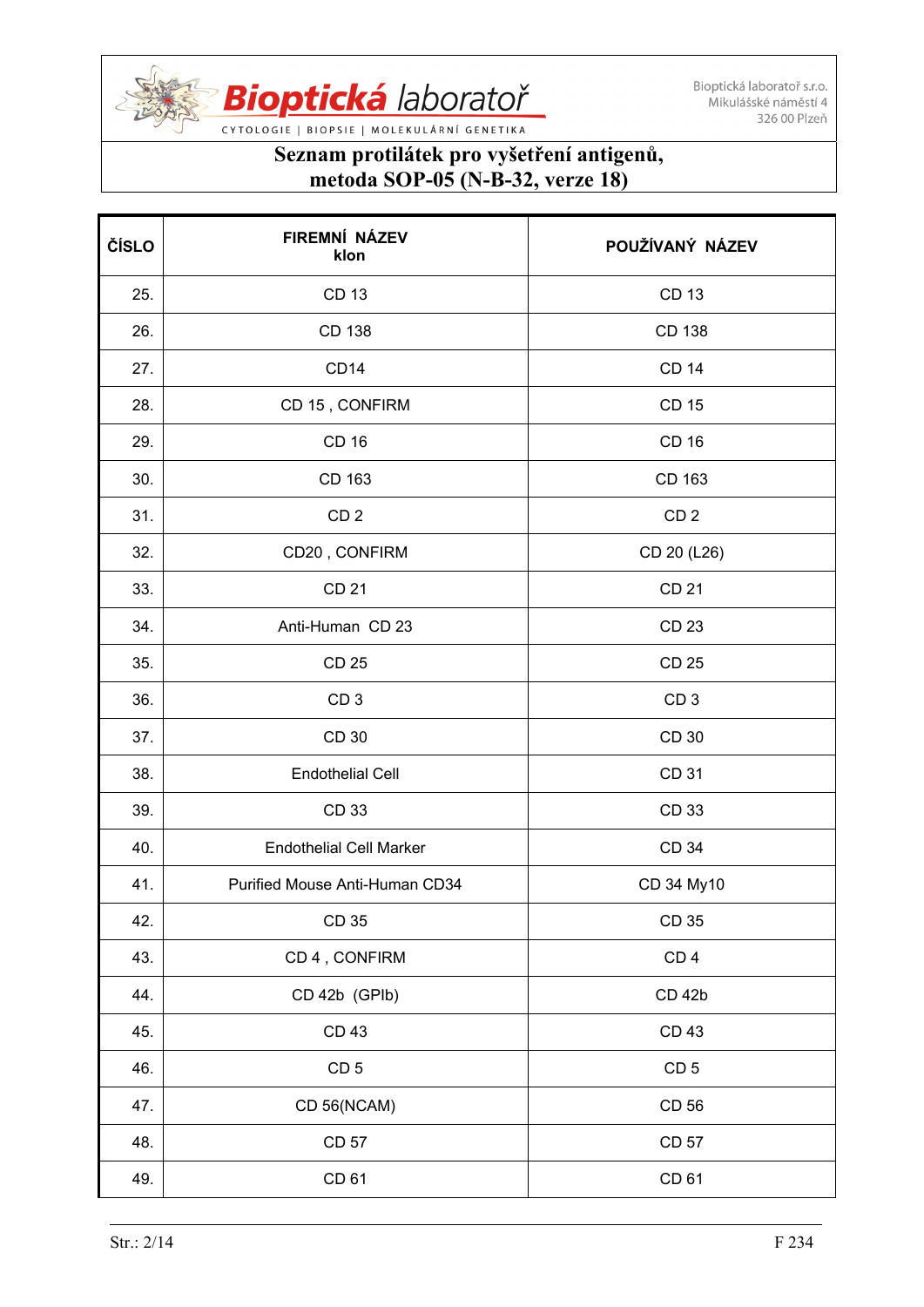

| ČÍSLO | FIREMNÍ NÁZEV<br>klon                | POUŽÍVANÝ NÁZEV   |
|-------|--------------------------------------|-------------------|
| 50.   | CD 68                                | CD 68             |
| 51.   | CD <sub>7</sub>                      | CD <sub>7</sub>   |
| 52.   | CD <sub>79a</sub>                    | CD <sub>79a</sub> |
| 53.   | CD <sub>8</sub>                      | CD <sub>8</sub>   |
| 54.   | CD 99, CONFIRM                       | CD 99             |
| 55.   | CDX2                                 | CD <sub>X2</sub>  |
| 56.   | Carcinoembryonie Antigen (CEA)       | <b>CEA</b>        |
| 57.   | c-erbB Oncoprotein (internal domain) | <b>CERB</b>       |
| 58.   | Cytokeratin 10/13                    | CK 10/13          |
| 59.   | Cytokeratin 14                       | <b>CK 14</b>      |
| 60.   | Cytokeratin 17                       | <b>CK 17</b>      |
| 61.   | Cytokeratin 18                       | <b>CK 18</b>      |
| 62.   | Cytokeratin 19                       | <b>CK 19</b>      |
| 63.   | Cytokeratin 20                       | <b>CK 20</b>      |
| 64.   | Cytokeratin 5                        | CK <sub>5</sub>   |
| 65.   | Cytokeratin 5/6                      | CK 5/6            |
| 66.   | Cytokeratin 7                        | CK <sub>7</sub>   |
| 67.   | Cytokeratin (35betaH11)              | CK8               |
| 68.   | Cytokeratin                          | <b>CK MNF 116</b> |
| 69.   | Cytomegalovirus                      | <b>CMV</b>        |
| 70.   | <b>Follicular Dendritic Cell</b>     | <b>CNA.42</b>     |
| 71.   | COX-2                                | COX-2             |
| 72.   | Cyclin A                             | Cyklin A          |
| 73.   | Anti-Human Cyclin D1                 | Cyklin D1         |
| 74.   | Cyclin D1/bcl1                       | Cyklin D1poly     |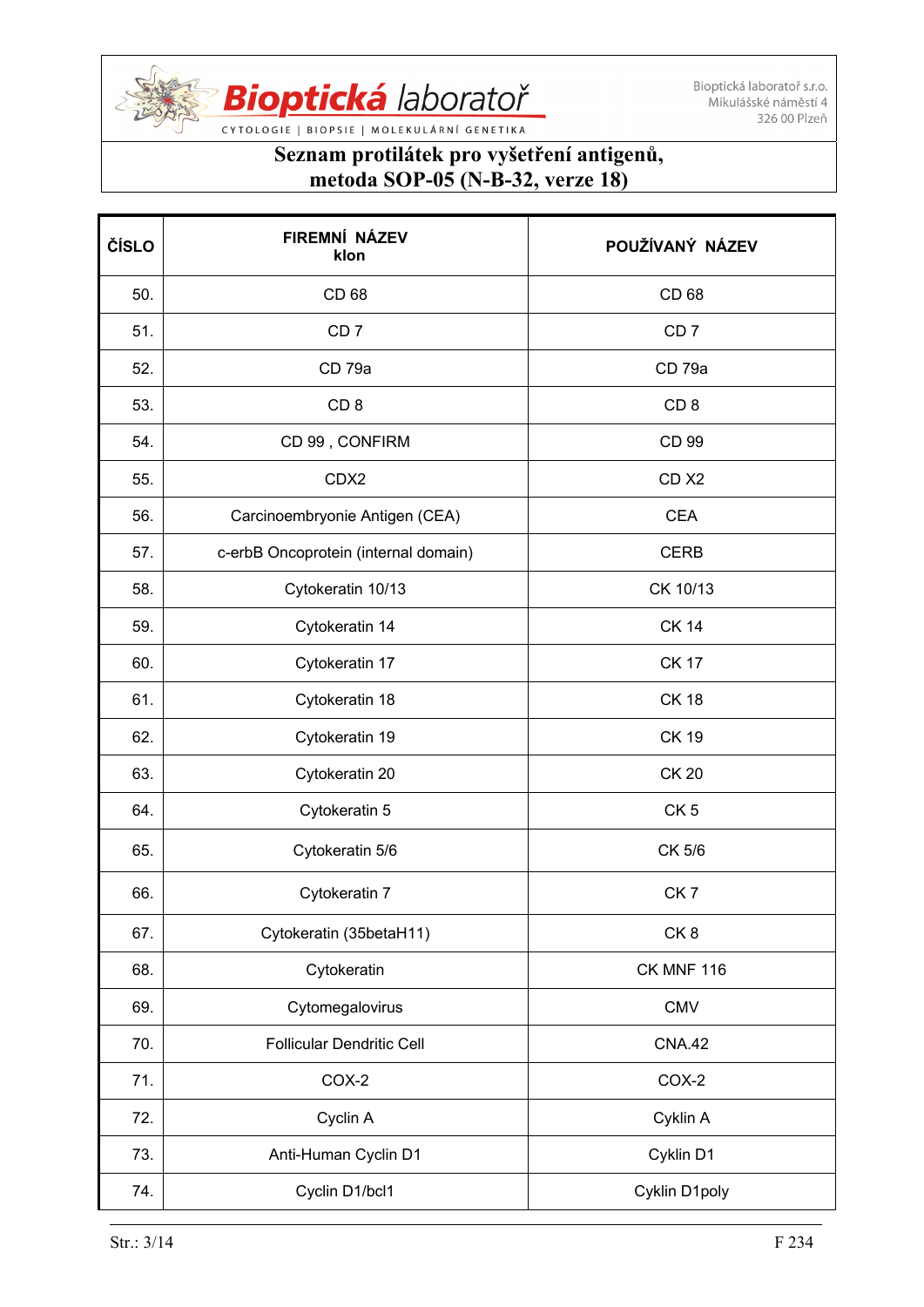

| ČÍSLO | FIREMNÍ NÁZEV<br>klon                   | POUŽÍVANÝ NÁZEV    |
|-------|-----------------------------------------|--------------------|
| 75.   | Monoclonal Mouse Anti-Human Podoplanin  | D <sub>2</sub> -40 |
| 76.   | Desmin                                  | Desmin             |
| 77.   | $Dog - 1$                               | Dog-1              |
| 78.   | Epstein-Barr Virus, LMP                 | <b>EBV</b>         |
| 79.   | E-cadherin                              | E-CAD              |
| 80.   | Epidermal Growth Factor Receptor (EGFR) | <b>EGFR</b>        |
| 81.   | Epithelial Membráne Antigen (EMA)       | <b>EMA</b>         |
| 82.   | Estrogen Receptor (ER), CONFIRM         | ER                 |
| 83.   | Factor VIII Related Antigen             | Factor VIII        |
| 84.   | Factor XIIIa                            | <b>Factor XIII</b> |
| 85.   | Galectin 3                              | Galect 3           |
| 86.   | Gastrin                                 | Gastrin            |
| 87.   | GCDFP-15                                | GCDFP 15           |
| 88.   | <b>Glial Fibrillary Acidit Protein</b>  | <b>GFAP</b>        |
| 89.   | Glycophorin A                           | Glykofor A         |
| 90.   | Human Chorionic Gonadotropin            | <b>HCG</b>         |
| 91.   | Leukaemia, Hairy Cell                   | <b>HCL</b>         |
| 92.   | HER-2/neu                               | HER-2              |
| 93.   | HercepTest™                             | <b>HERCEP</b>      |
| 94.   | HHV 8 (Human Herpes Virus Type 8)       | HHV <sub>8</sub>   |
| 95.   | Melanosome                              | <b>HMB 45</b>      |
| 96.   | Human Placental Lactogel (hPL)          | hPL                |
| 97.   | HSA (Hepatocyte Specific Antigen)       | Hep Par1 (HSA)     |
| 98.   | Chromogranin A                          | Chromog            |
| 99.   | IgA (Immunoglobulin A)                  | Ig A               |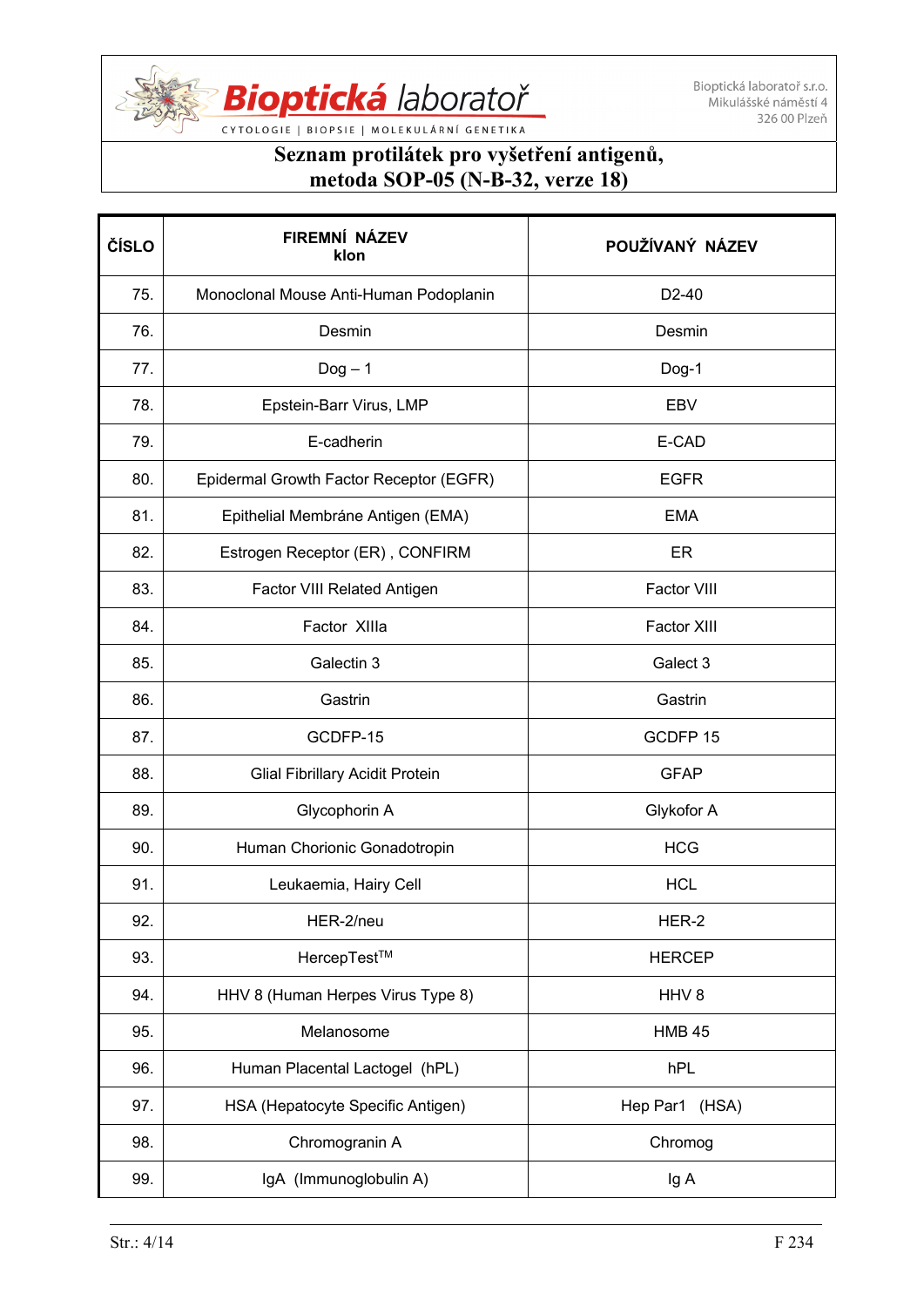

| ČÍSLO | FIREMNÍ NÁZEV<br>klon                      | POUŽÍVANÝ NÁZEV  |
|-------|--------------------------------------------|------------------|
| 100.  | IgD (Immunoglobulin D)                     | Ig D             |
| 101.  | IgG (Immunoglobulin G)                     | Ig G             |
| 102.  | IgM (Immunoglobulin M)                     | Ig M             |
| 103.  | mouse anti-human IgG 4                     | IgG 4            |
| 104.  | Inhibin                                    | Inhibin          |
| 105.  | Anti-Insulin                               | Insulin          |
| 106.  | Cytokeratin HMW                            | K 903            |
| 107.  | Anti-LCT                                   | Lactaza          |
| 108.  | Laminin                                    | Laminin          |
| 109.  | Lin28                                      | <b>LIN 28</b>    |
| 110.  | Lysozyme                                   | Lysozym          |
| 111.  | Mast Cell Tryptase                         | <b>MAST</b>      |
| 112.  | MCM3 Protein                               | MCM <sub>3</sub> |
| 113.  | Melan-A                                    | Melan A          |
| 114.  | Mammaglobin                                | <b>MGA</b>       |
| 115.  | Anti-Mitochondrial Antigen                 | <b>MIA</b>       |
| 116.  | <b>Ki-67</b>                               | MIB (Ki-67)      |
| 117.  | MITF (Microphthalmia Transcription Factor) | <b>MITF</b>      |
| 118.  | MLH <sub>1</sub>                           | MLH <sub>1</sub> |
| 119.  | Myeloperoxidase                            | <b>MPOX</b>      |
| 120.  | MSH <sub>2</sub>                           | MSH <sub>2</sub> |
| 121.  | MSH <sub>6</sub>                           | MSH <sub>6</sub> |
| 122.  | MUC <sub>2</sub>                           | MUC <sub>2</sub> |
| 123.  | MUC 5 AC                                   | MUC 5 AC         |
| 124.  | MUC <sub>6</sub>                           | MUC <sub>6</sub> |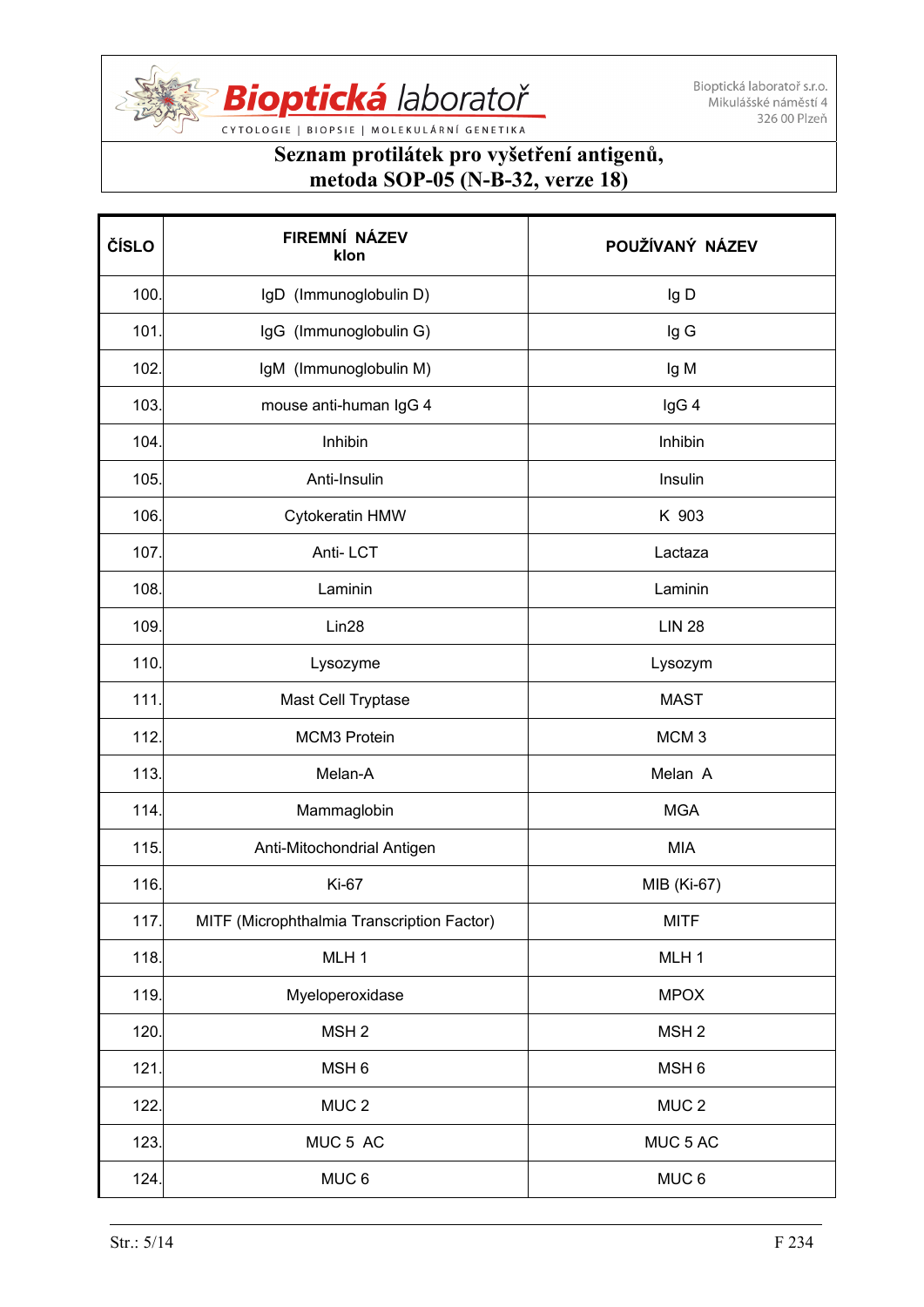

CYTOLOGIE | BIOPSIE | MOLEKULÁRNÍ GENETIKA

| ČÍSLO | FIREMNÍ NÁZEV<br>klon                   | POUŽÍVANÝ NÁZEV  |
|-------|-----------------------------------------|------------------|
| 125.  | MyoD1                                   | Myo D1           |
| 126.  | Myogenin                                | Myogen           |
| 127.  | Myosin, Smooth Musle                    | Myosin           |
| 128.  | Nanog                                   | Nanog            |
| 129.  | Neurofilament 200 kD                    | <b>NF-200</b>    |
| 130.  | Neurofilament                           | <b>NF-2F11</b>   |
| 131.  | Anti-Melanoma Associated Antigen        | NKI/C3           |
| 132.  | nm23 Protein                            | nm 23            |
| 133.  | c-erbB Oncoprotein (external domain)    | <b>NOVO</b>      |
| 134.  | Neuron Specific Enolase                 | <b>NSE</b>       |
| 135.  | OCT 3/4                                 | OCT 3/4          |
| 136.  | Oct-2                                   | Oct-2            |
| 137.  | Cytokeratin OSCAR                       | <b>OSCAR</b>     |
| 138.  | p16 - Protein                           | p 16             |
| 139.  | p21 <sup>WAF1</sup>                     | p 21             |
| 140.  | p 27                                    | p 27             |
| 141   | p53 Protein                             | p 53             |
| 142.  | p63 Protein                             | p 63             |
| 143.  | PSAP (Prostatic Acid Phosphatase)       | PAPh             |
| 144.  | Parvalbumin (Alpha)                     | Parvalbumin      |
| 145.  | PAX 5, CONFIRM                          | PAX <sub>5</sub> |
| 146.  | PAX <sub>8</sub>                        | PAX <sub>8</sub> |
| 147.  | PD-1 (NAT105) Mouse Monoclonal Antibody | $PD-1$           |
| 148.  | Perforin                                | Perforin         |
| 149.  | Peripherin                              | Peripherin       |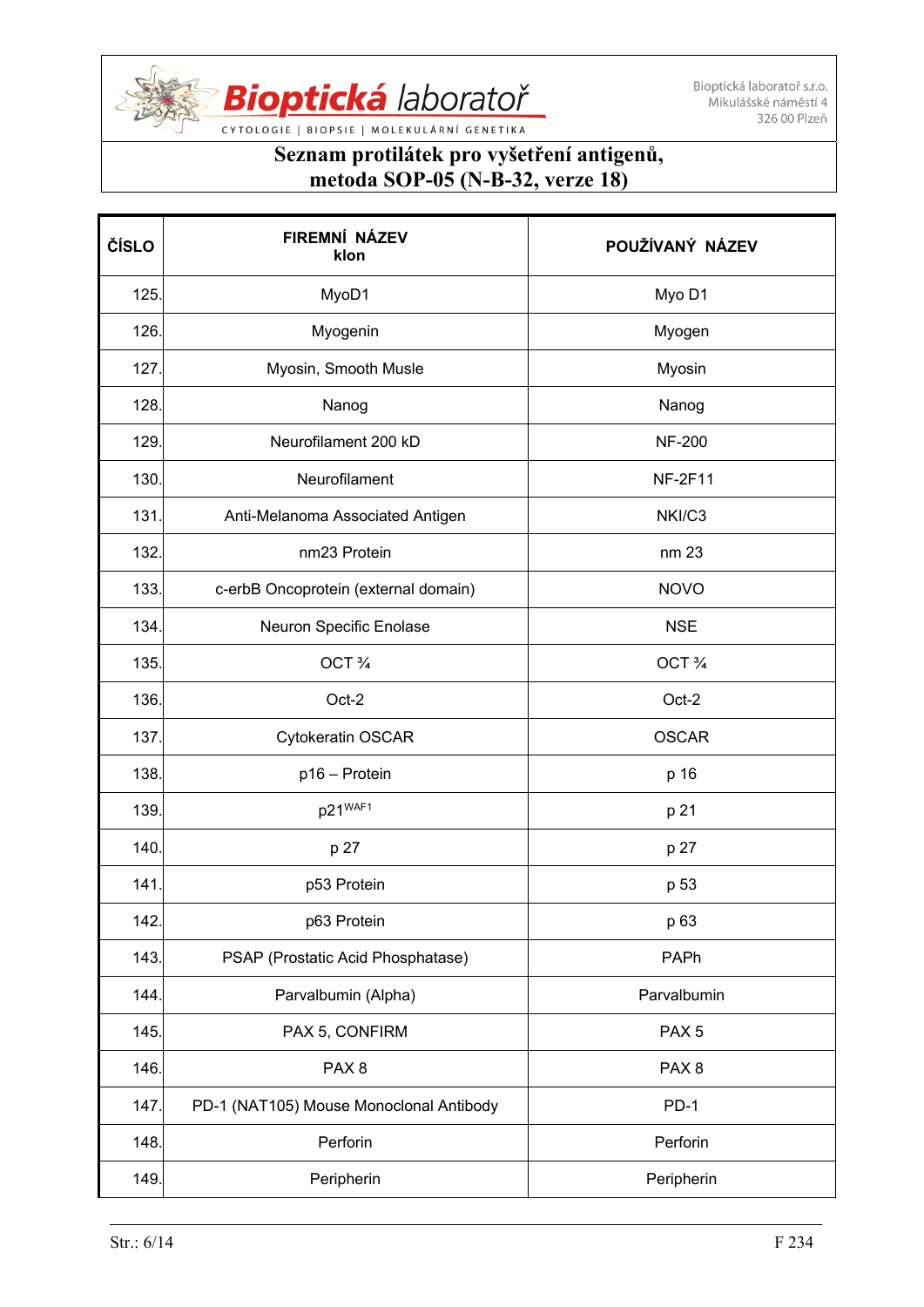

| ČÍSLO | FIREMNÍ NÁZEV<br>klon                       | POUŽÍVANÝ NÁZEV        |
|-------|---------------------------------------------|------------------------|
| 150.  | CD 68                                       | PG-M1                  |
| 151.  | Anti-PLAG1                                  | PLAG-1                 |
| 152.  | Placental Alkaline Phosphatase (PLAP)       | <b>PLAP</b>            |
| 153.  | PMS <sub>2</sub>                            | PMS <sub>2</sub>       |
| 154.  | Progesterone Receptor                       | <b>PR</b>              |
| 155.  | Prostate Specific Antigen (PSA)             | <b>PSA</b>             |
| 156.  | S 100                                       | S 100                  |
| 157.  | SALL <sub>4</sub>                           | SALL <sub>4</sub>      |
| 158.  | Anti-SDHB                                   | <b>SDHB</b>            |
| 159.  | Serotonin                                   | Serotonin              |
| 160.  | Anti-SOX 11                                 | <b>SOX 11</b>          |
| 161.  | Anti-STAT5a antibody                        | Stat 5                 |
| 162.  | Synaptophysin                               | Synap                  |
| 163.  | CD45, Leucocyte Common Antigen              | CD45<br>(LCA)          |
| 164.  | TdT Terminal Deoxynucleotidyl Transferase   | TdT                    |
| 165.  | TFE 3                                       | TFE <sub>3</sub>       |
| 166.  | Thyroglobulin                               | TG mono                |
| 167.  | Thyroglobulin                               | TG poly                |
| 168.  | Thyroid Peroxidase (TPO)                    | <b>TPO</b>             |
| 169.  | TRAcP (Tartrate-Resistant Acid Phosphatase) | <b>TRAcP</b>           |
| 170.  | Anti-Thyroid Transcriotion Faktor (TTF-1)   | TTF <sub>1</sub>       |
| 171.  | Anti-Thyroid Transcriotion Faktor (TTF-1)   | TTF <sub>1</sub> SPT24 |
| 172.  | Tyrosinase, CONFIRM                         | <b>Tyros</b>           |
| 173.  | CD45RO                                      | UCHL1 (CD45RO)         |
| 174.  | Vimentin                                    | Vimentin               |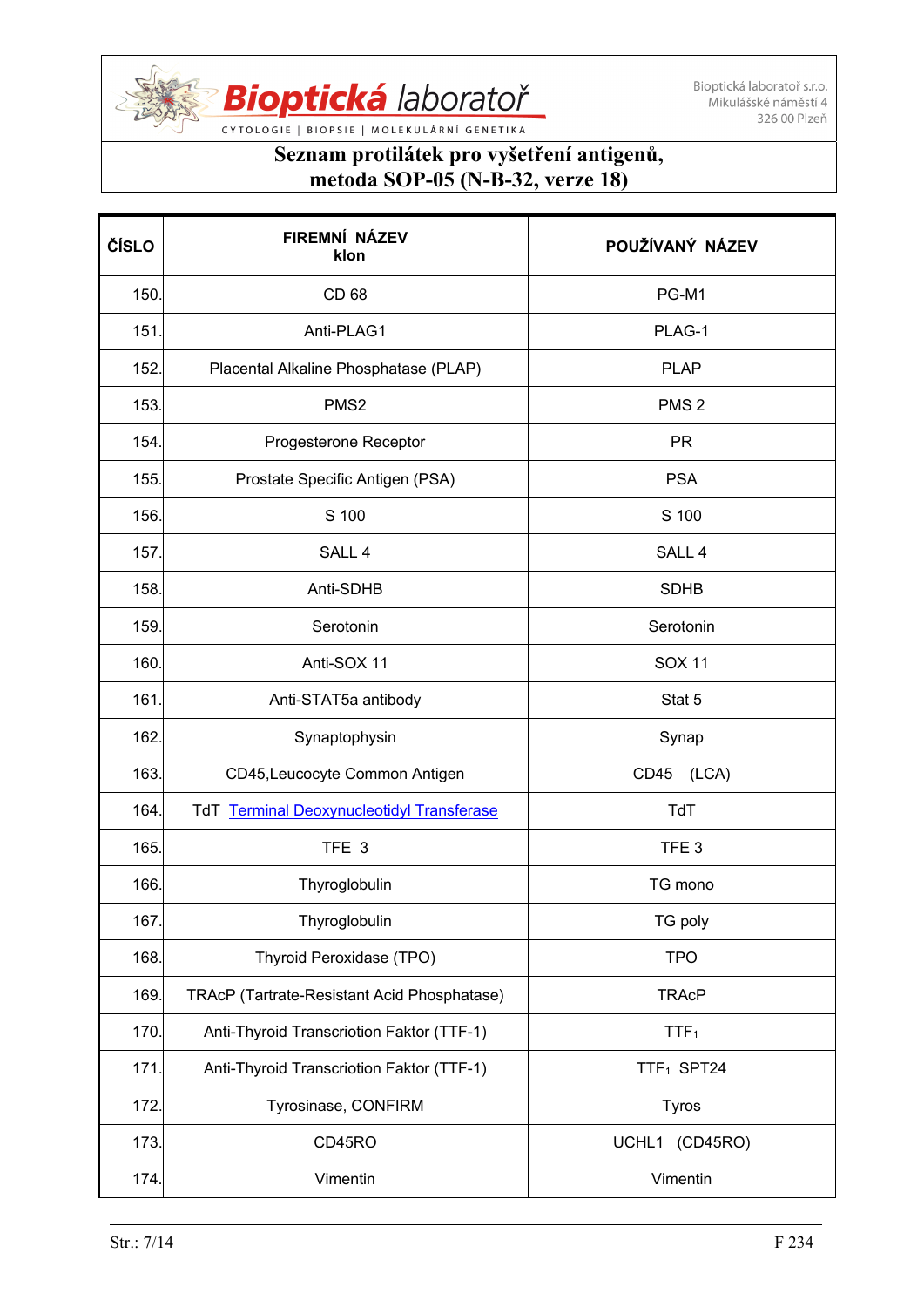

| ČÍSLO | FIREMNÍ NÁZEV<br>klon                   | POUŽÍVANÝ NÁZEV   |
|-------|-----------------------------------------|-------------------|
| 175.  | Wilms' Tumor 1 (WT 1) Protein           | WT <sub>1</sub>   |
| 176.  | <b>BG-8</b>                             | <b>BG-8</b>       |
| 177.  | anti-ERG                                | <b>ERG</b>        |
| 178.  | anti-Glypican 3                         | Glypican 3        |
| 179.  | Napsin A                                | Napsin A          |
| 180.  | PIN-Cocktail (P5045 + p63)              | PIN <sub>c</sub>  |
| 181.  | CD 123                                  | CD 123            |
| 182.  | Anti-Human Cytokeratin 10               | <b>CK 10</b>      |
| 183.  | GATA-3                                  | GATA <sub>3</sub> |
| 184.  | Anti - glutamine synthetase             | Glutamin synth.   |
| 185.  | anti-INI-1                              | SMARCB1 (INI-1)   |
| 186.  | Mesothelin                              | Mesotelin         |
| 187.  | anti-p120 catenin                       | p 120             |
| 188.  | p40 (P)                                 | p 40              |
| 189.  | Anti - ATRX antibody                    | <b>ATRX</b>       |
| 190.  | Anti-Clusterin $\alpha$ chain (human)   | Clusterin         |
| 191   | Anti-Mucin monoclonal antibody M-GGMC-1 | <b>HIK 1083</b>   |
| 192.  | Anti - Bcl-2 antibody                   | <b>Bcl2 E17</b>   |
| 193.  | cd k4 Monoclonal Antibody, Mouse        | cdk4              |
| 194.  | PRAME Antibody NBP1-85418               | <b>PRAME</b>      |
| 195.  | Anti-Human IMP3                         | IMP3              |
| 196.  | Anti-Human LMO2 Monoclonal Antibody     | LMO <sub>2</sub>  |
| 197.  | VEGF Receptor 2 (55B11) Rabbit mAb      | VEGFR-2           |
| 198.  | NUT (C52B1) Rabbit mAb                  | <b>NUT</b>        |
| 199.  | <b>NKX3.1</b>                           | <b>NKX3.1</b>     |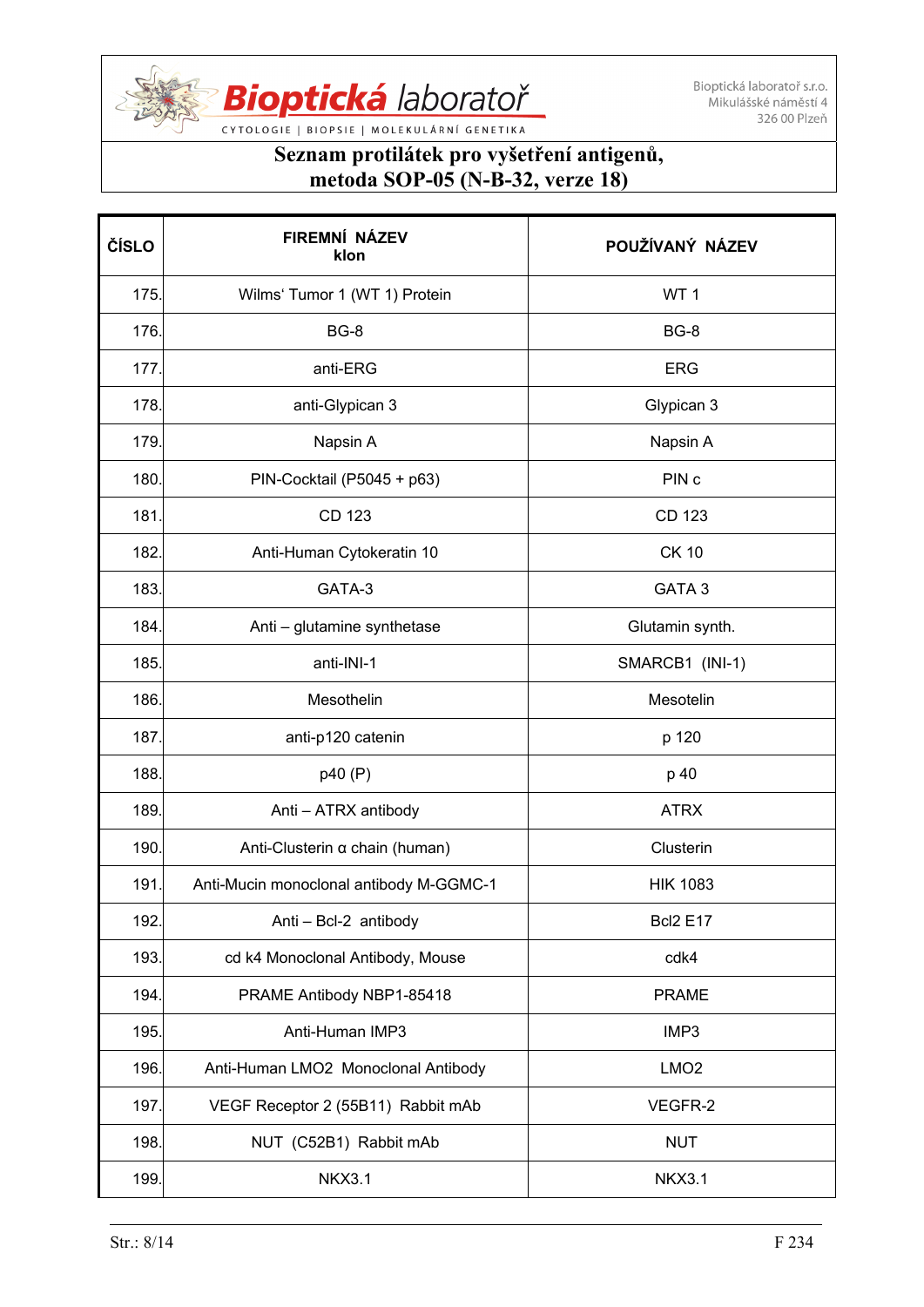

| ČÍSLO | FIREMNÍ NÁZEV<br>klon                                | POUŽÍVANÝ NÁZEV    |
|-------|------------------------------------------------------|--------------------|
| 200.  | Prostein (Synonyma antigenu P501S)                   | Prostein           |
| 201   | anti-BRAF V600E Mouse Monoclonal Primary<br>Antibody | <b>BRAF</b>        |
| 202.  | Langerin Mouse Monoclonal Antibody                   | Langerin           |
| 203.  | Anti-SOX 9 antibody                                  | SOX <sub>9</sub>   |
| 204.  | Brachyury, RMab                                      | Brachyury          |
| 205.  | Claudin 1                                            | Claudin 1          |
| 206.  | MUM 1 protein                                        | MUM <sub>1</sub>   |
| 207.  | Anti - TIA-1                                         | TiA                |
| 208.  | Anti - Arginase-1                                    | Arginase-1         |
| 209.  | Anti - Hemoglobin A                                  | Hemoglobin         |
| 210.  | Anti - Pancreatic Amylase                            | Pancreatic Amylase |
| 211.  | Anti - Pancreatic Lipase                             | Pancreatic Lipase  |
| 212.  | Mouse Monoclonal Antibody Parathyroid Hormone        | <b>PTH</b>         |
| 213.  | α-1-Antitrypsin (AAT)                                | <b>AAT</b>         |
| 214.  | $Fli-1$                                              | Fli 1              |
| 215.  | GLUT-1                                               | GLUT <sub>1</sub>  |
| 216.  | PDGFR alpha                                          | PDGFR alpha        |
| 217.  | SOX-10                                               | <b>SOX 10</b>      |
| 218.  | Adrenocorticotropin (ACTH)                           | <b>ACTH</b>        |
| 219.  | Mouse anti-Claudin-5                                 | Claudin-5 mono     |
| 220.  | Anti-Claudin 5                                       | Claudin-5 poly     |
| 221.  | Anti - c- Myc antibody                               | c-Myc              |
| 222.  | E-Cadherin (RM)                                      | E-Cad EP6          |
| 223.  | Granzym B                                            | Granzym B          |
| 224.  | Anti - Histone H3 antibody                           | Histone H3         |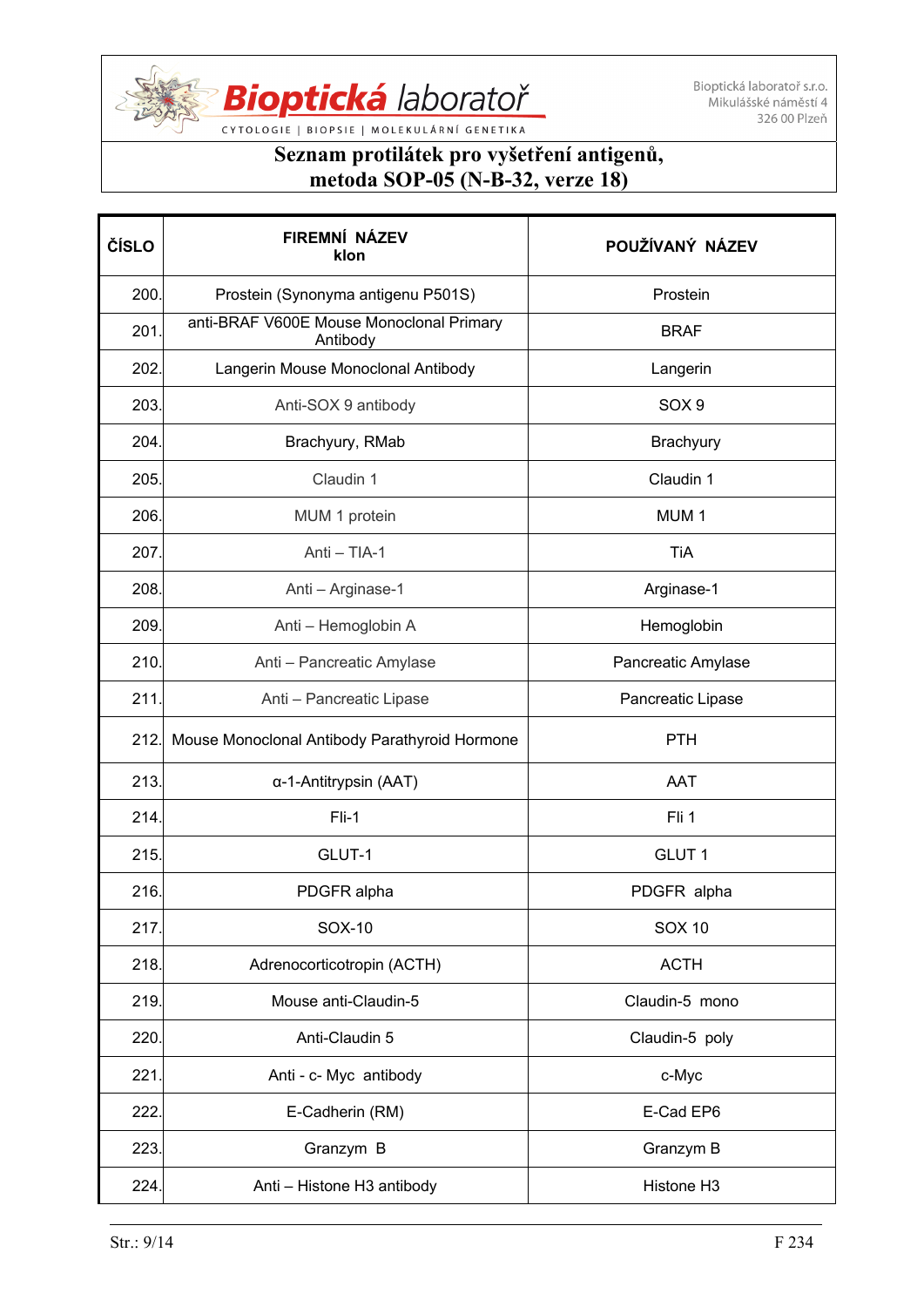

CYTOLOGIE | BIOPSIE | MOLEKULÁRNÍ GENETIKA

| ČÍSLO | FIREMNÍ NÁZEV<br>klon                               | POUŽÍVANÝ NÁZEV    |
|-------|-----------------------------------------------------|--------------------|
| 225.  | MDM <sub>2</sub>                                    | MDM <sub>2</sub>   |
| 226.  | BAP1 (C-4) monoclonal antibody                      | BAP <sub>1</sub>   |
| 227.  | <b>CD 11c</b>                                       | <b>CD 11c</b>      |
| 228.  | Anti-Human CD15                                     | CD 15-Carb3        |
| 229.  | CD 56 Rabbit Monoclonal Antibody                    | CD 56 MRQ-42       |
| 230.  | Anti - C Reactive Protein                           | <b>CRP</b>         |
| 231.  | Anti - HNF1B antibody produced in rabbit            | HNF <sub>1</sub>   |
| 232.  | Anti-Islet 1 antibody [1H9]                         | Islet 1            |
| 233.  | Anti - NKX6-1 antibody                              | <b>NKX 6-1</b>     |
| 234.  | Ani-LEF1 antibody                                   | LEF <sub>1</sub>   |
| 235.  | Anti-LYVE1 antibody - Lymphatic Vessel Marker       | LYVE 1             |
| 236.  | MCPyV large T-antigen Antibody                      | <b>Merkel Cell</b> |
| 237.  | Nerve Growth Factor Receptor (NGFR)                 | <b>NGFR</b>        |
| 238.  | Olig2 Antibody                                      | Olig               |
| 239.  | Anti-Smoothelin                                     | Smoothelin         |
| 240.  | TLE1 (M-101) monoclonal antibody                    | TLE <sub>1</sub>   |
| 241   | TrkA (12G8) Rabbit mAb                              | <b>TrkA</b>        |
| 242.  | Collagen Type IV                                    | Collagen IV        |
| 243.  | anti-MUC1 Mouse Monoclonal Primary Antibody         | MUC <sub>1</sub>   |
| 244.  | Cytochrome P450 Aromatase Antibody                  | p450 Aromatase     |
| 245.  | Phosphohistone H3 (PHH3)                            | phosphohH3         |
| 246.  | SATB2 (EP281) Rabbit Monoclonal Primary<br>Antibody | SATB 2 mono        |
| 247.  | Anti - SATB2 antibody                               | SATB 2 poly        |
| 248.  | Anti-STAT6 antibody                                 | Stat 6 mono        |
| 249.  | Stat6 (S-20)                                        | Stat 6 poly        |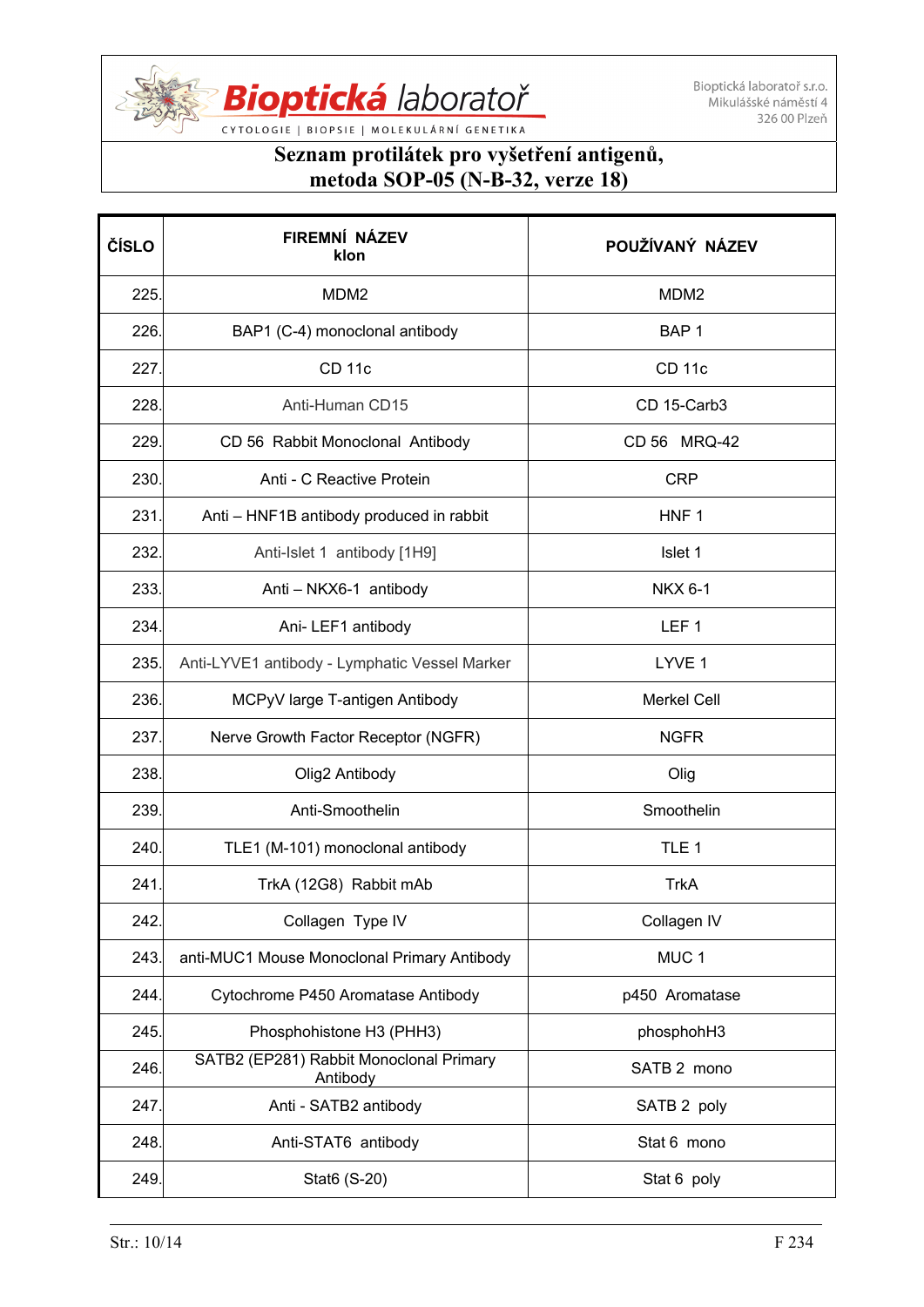

| ČÍSLO | FIREMNÍ NÁZEV<br>klon                            | POUŽÍVANÝ NÁZEV     |
|-------|--------------------------------------------------|---------------------|
| 250.  | Anti-serum amyloid A (AA)                        | Amyloid A           |
| 251.  | <b>ERG</b>                                       | ERG m.tkáně         |
| 252.  | Anti-v-Myb + c-Myb antibody                      | <b>MYB</b>          |
| 253.  | Phospho-S6 Ribosomal Protein (Ser235/236)        | Phospho-S6          |
| 254.  | Prospero Homeobox 1 (PROX1) (C-Term)<br>antibody | PROX <sub>1</sub>   |
| 255.  | Anti - SDHA antibody                             | <b>SDHA</b>         |
| 256.  | Anti-Somatostatin Receptor 2 antibody            | SomRec2Prot         |
| 257.  | Annexin A10                                      | Annexin A10         |
| 258.  | Anti FABP1                                       | <b>FABP</b>         |
| 259.  | Anti - Hsp70, (Heath shock protein)              | Hsp 70              |
| 260.  | Anti - Human IDH1 R132H                          | IDH <sub>1</sub>    |
| 261.  | ROS1 (D4D6 <sup>®</sup> ) Rabbit mAb             | ROS <sub>1</sub>    |
| 262.  | SOX-2                                            | SOX <sub>2</sub>    |
| 263.  | Purified amti-human VEGFR-3 (FLT-4)              | VEGFR-3             |
| 264.  | Anti-Human C3c Complement/FITC                   | FITC C <sub>3</sub> |
| 265.  | Anti-Human Fibrinogen/FITC                       | <b>FITC Fibrin</b>  |
| 266.  | Anti-Human IgA/FITC                              | FITC IgA            |
| 267.  | Anti-Human IgG/FITC                              | FITC IgG            |
| 268.  | Anti-Human IgM/FITC                              | FITC IgM            |
| 269.  | Anti-Hydrogen Potassium ATPase Beta antibody     | <b>HK ATP</b>       |
| 270.  | <b>MIST1 (6E8)</b>                               | MIST <sub>1</sub>   |
| 271.  | Anti-Pepsinogen I antibody                       | Pepsinogen          |
| 272.  | Anti-RUNX3 antibody                              | RUNX <sub>3</sub>   |
| 273.  | Anti-FSH                                         | <b>FSH</b>          |
| 274.  | Anti-GH - Growth Hormon                          | GH                  |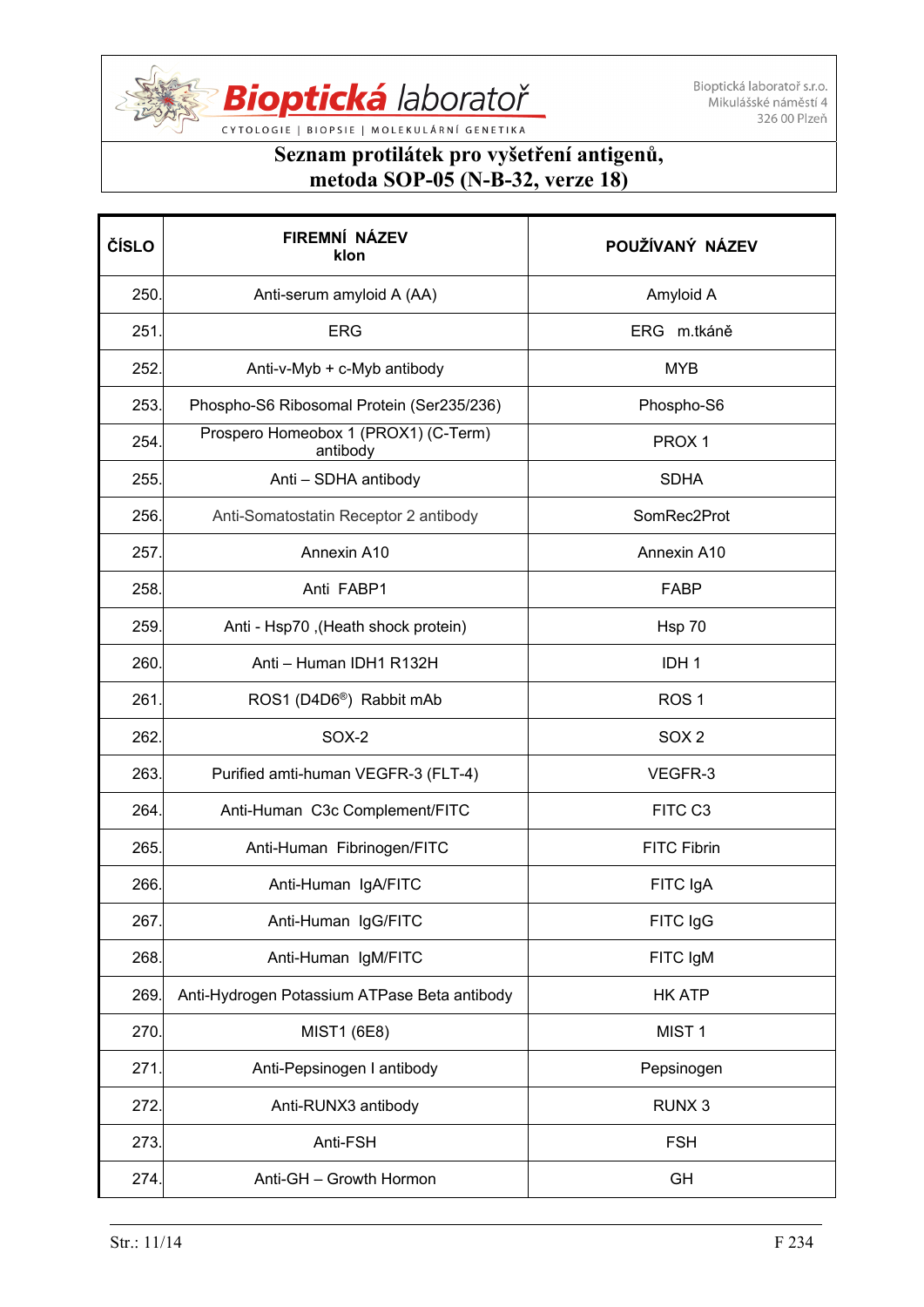

CYTOLOGIE | BIOPSIE | MOLEKULÁRNÍ GENETIKA

| ČÍSLO | FIREMNÍ NÁZEV<br>klon                    | POUŽÍVANÝ NÁZEV   |
|-------|------------------------------------------|-------------------|
| 275.  | Anti-LH                                  | LH                |
| 276.  | Anti-Prolactin                           | Prolactin         |
| 277.  | Anti-TSH                                 | <b>TSH</b>        |
| 278.  | Anti-CA6 antibody produced in rabbit     | CA <sub>6</sub>   |
| 279.  | CAMTA1 antibody                          | CAMTA1            |
| 280.  | Anti-CCNB3 antibody produced in rabbit   | CCNB <sub>3</sub> |
| 281.  | Anti-CD 64 antibody                      | CD 64             |
| 282.  | Anti-DMRT1 antibody                      | DMRT1             |
| 283.  | Anti-FGF-23 (human)                      | <b>FGF-23</b>     |
| 284.  | Anti-Neuronal Nuclei (NeuN)              | Neu N             |
| 285.  | Anti-p 16 rabbitmonoclonal antibody      | p 16 R15-A        |
| 286.  | Anti-Human Plasma Cell                   | Plasma Cell       |
| 287.  | Stathmin (D1Y5A) Rabbit mAb              | Stathmin          |
| 288.  | Fascin                                   | Fascin            |
| 289.  | FosB (5G4) Rabbit mAb                    | FosB              |
| 290.  | Tri-Methyl-Histone H3 (Lys27) Rabbit mAb | H3K27MPNST        |
| 291   | HMGA2 (D1A7) Rabbit mAb                  | HMGA <sub>2</sub> |
| 292.  | Nkx2.2 transcription factor              | <b>NKX 2.2</b>    |
| 293.  | PD-L1 (E1L3N®) XP® Rabbit mAb            | PD-L1             |
| 294.  | PD-L2 (D7U8C) XP® Rabbit mAb             | PD-L <sub>2</sub> |
| 295.  | Anti-Human PTEN                          | <b>PTEN</b>       |
| 296.  | Skp2 p45 (H-435)                         | Skp2 p45          |
| 297.  | BCoR antibody (c 10)                     | BCoR mono         |
| 298.  | Anti-BCOR antibody produced in rabbit    | <b>BCOR</b> poly  |
| 299.  | <b>CD 71</b>                             | <b>CD 71</b>      |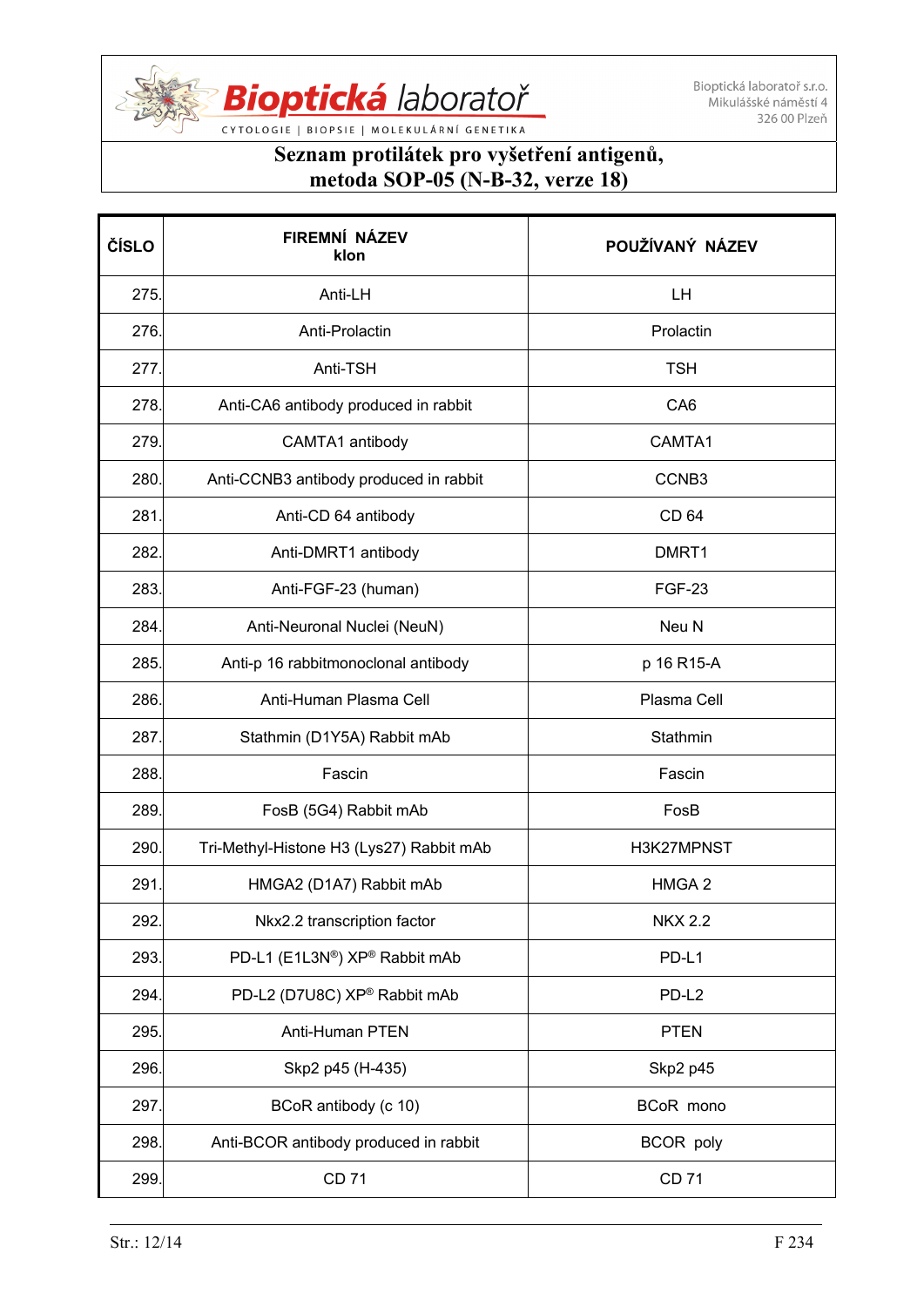

| ČÍSLO | FIREMNÍ NÁZEV<br>klon                               | POUŽÍVANÝ NÁZEV  |
|-------|-----------------------------------------------------|------------------|
| 300.  | Ezh2 (D2C9) XP® Rabbit mAb                          | Ezh <sub>2</sub> |
| 301.  | Anti-Histone H3.3 G34W                              | H3F3A            |
| 302.  | <b>INSM 1 (A-8)</b>                                 | <b>INSM1</b>     |
| 303.  | Anti - Histone H3 Antibody, K27M mutant             | <b>K27M</b>      |
| 304.  | Anti-Epithelial Related Antigen (MOC-31)            | MOC-31           |
| 305.  | Pit-1 (D-7) monoclonal antibody                     | Pit-1            |
| 306.  | Anti-BRG1 Antibody                                  | SMARCA 4 (BRG1)  |
| 307.  | Anti- Trypsin Antibody                              | Trypsin          |
| 308.  | <b>ICOS</b> Monoclonal Antibody                     | <b>ICOS</b>      |
| 309.  | <b>CXCL13 Polyclonal Antibody</b>                   | CXCL13           |
| 310.  | Telomerase (hEst2/TERT) Antibodies                  | Est <sub>2</sub> |
| 311   | MYF-5 Antibody                                      | MYF-5            |
| 312.  | Uroplakin II Monoclonal Antibody                    | Uroplakin II     |
| 313.  | Mucin 4 (1G8)                                       | MUC <sub>4</sub> |
| 314.  | Anti-PHOX2B antibody - C-terminal                   | PHOX2B           |
| 315.  | Myoglobin                                           | Myoglobin        |
| 316.  | Anti-HMGA1 antibody                                 | HMGA 1           |
| 317.  | Nestin (10c2) monoclonal antibody                   | <b>Nestin</b>    |
| 318.  | PRDM10                                              | PRDM 10          |
| 319.  | Anti - PRKD1 antibody                               | PRKD 1           |
| 320.  | ALK (D5F3 <sup>®</sup> ) XP <sup>®</sup> Rabbit mAb | ALK D5F3         |
| 321.  | Monoclonal Mouse Anti-Human PD-L1                   | PD-L1<br>22C3    |
| 322.  | VENTANA PD-L1 (SP142) Assay                         | PD-L1<br>SP142   |
| 323.  | Purified Mouse Anti- PKA [RI]                       | PKAR1a           |
| 324.  | Claudin 4 Monoclonal Antibody                       | Claudin 4        |